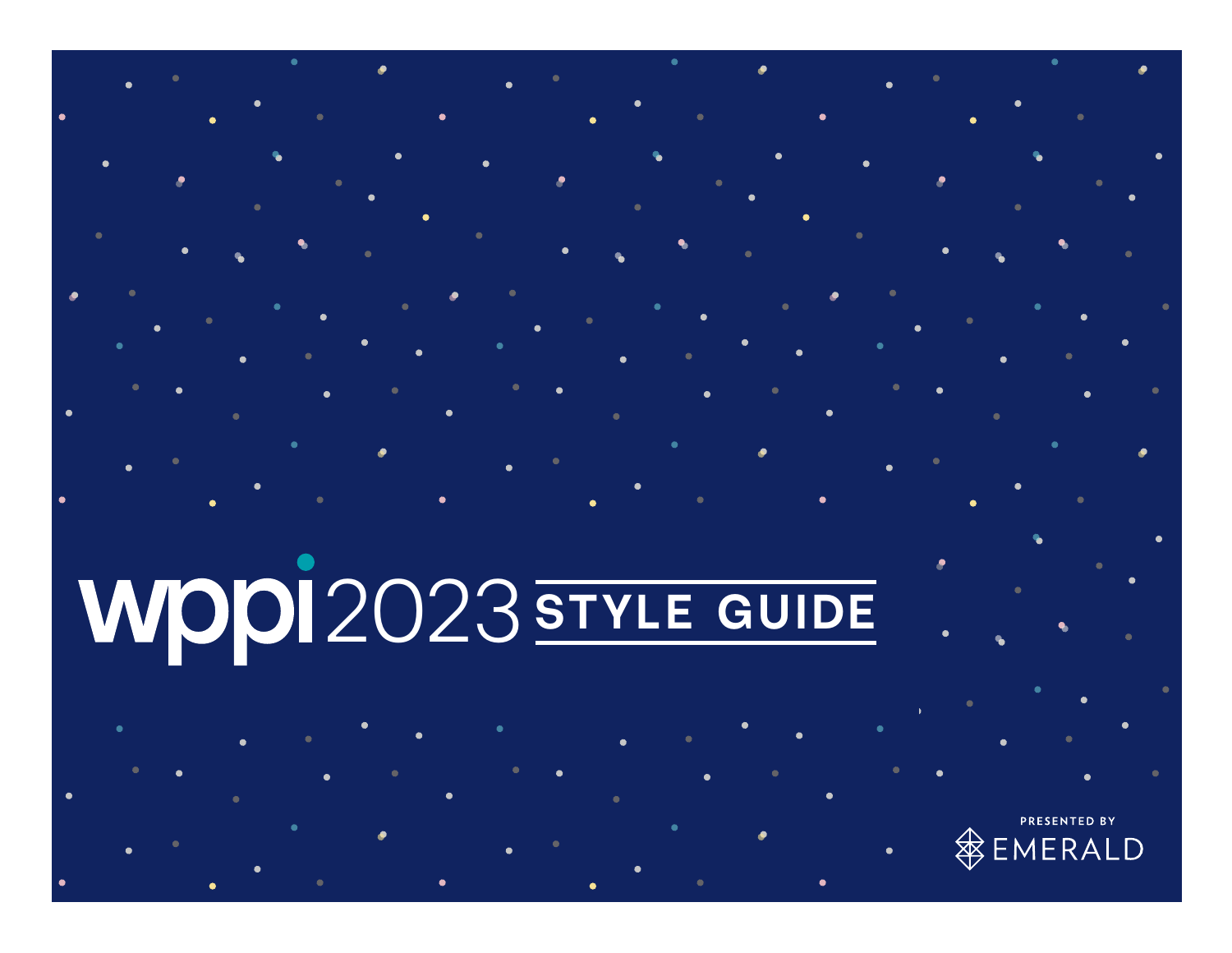## **LOGOS** 2023 **STYLE** GUIDE



**PRIMARY LOGO**



**PRIMARY LOGO KNOCKOUT** White on navy background. One color knockout can be all white.

**WOOI** 

**ONE COLOR LOGO PMS 2758** 



**PRIMARY FULL TITLE LOGO**



**FULL TITLE KNOCKOUT LOGO** White on navy background. One color knockout can be all white.



**NAVY FULL TITLE LOGO** One color version would be all navy.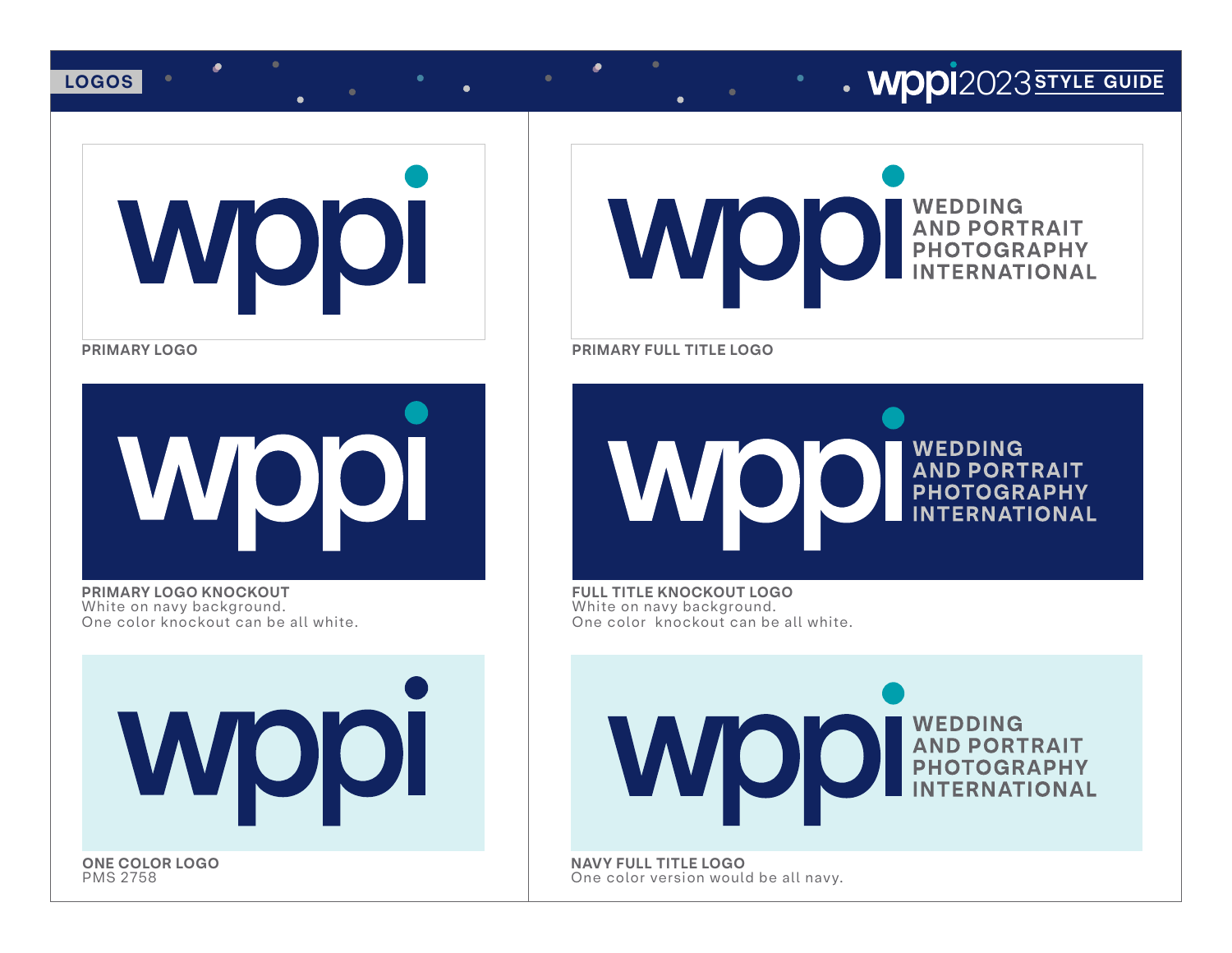## **LOGOS WITH DATES + LOCATIONS**



**LOGO WITH DATE AND LOCATION**



**KNOCKOUT LOGO WITH DATE AND LOCATION** White on navy background. One color knockout can be all white.



**ONE COLOR LOGO PMS 2758** 



**LOGO WITH DATE AND LOCATION AND FULL TITLE**

WEDDING AND PORTRAIT

**FULL TITLE KNOCKOUT LOGO WITH DATE AND LOCATION** White on navy background. One color knockout can be all white.

WEDDING AND PORTRAIT

**NAVY FULL TITLE LOGO WITH DATE AND LOCATION** One color version would be all navy.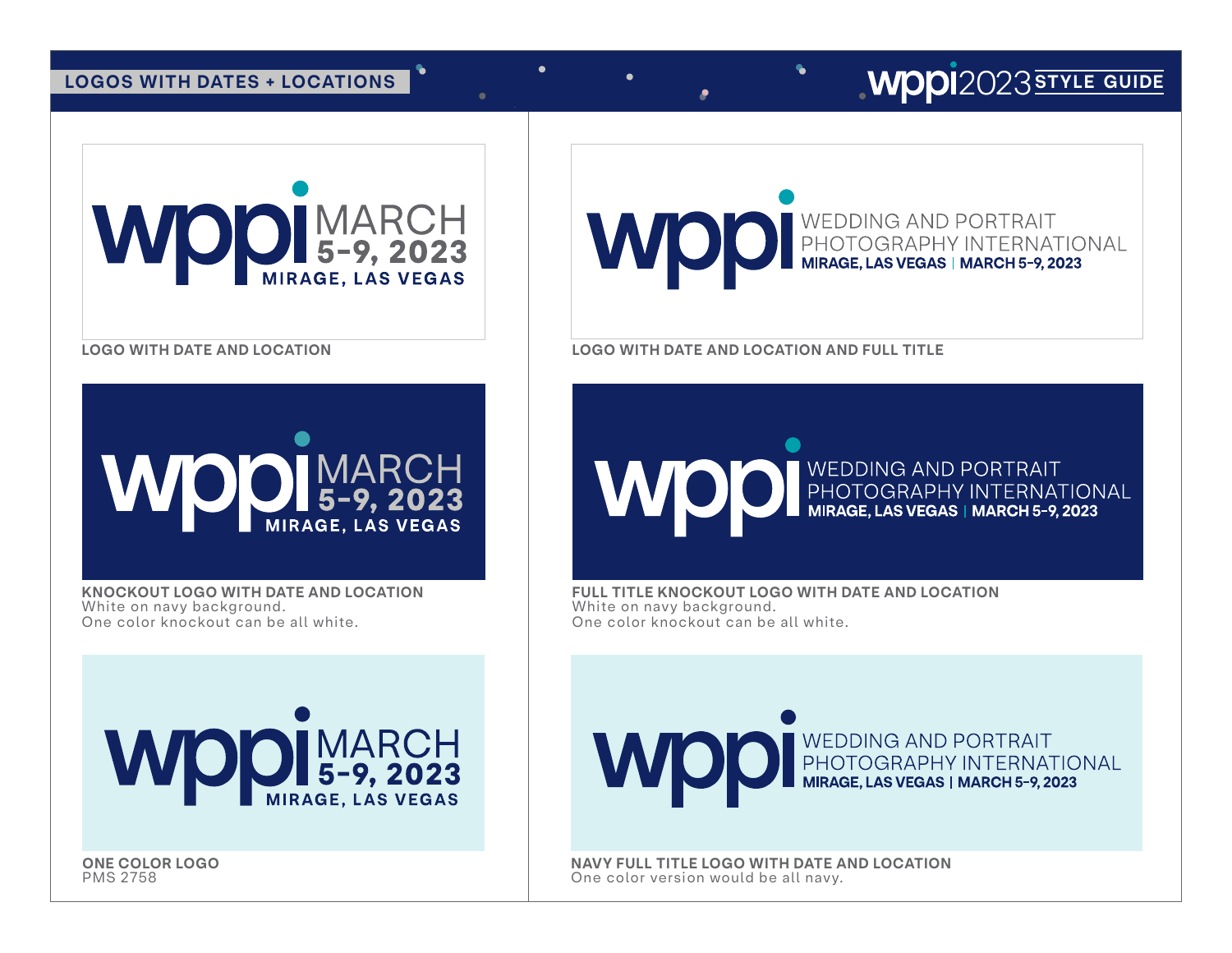**LOGOS WITH FULL DATES** 

**WDDI**2023 STYLE GUIDE



# WOO INE MIRAGE, LAS VEGAS<br>MARCH 5-6, 2023 | MARCH 5-9, 2023 **SHOW MARCH 7-9, 2023**

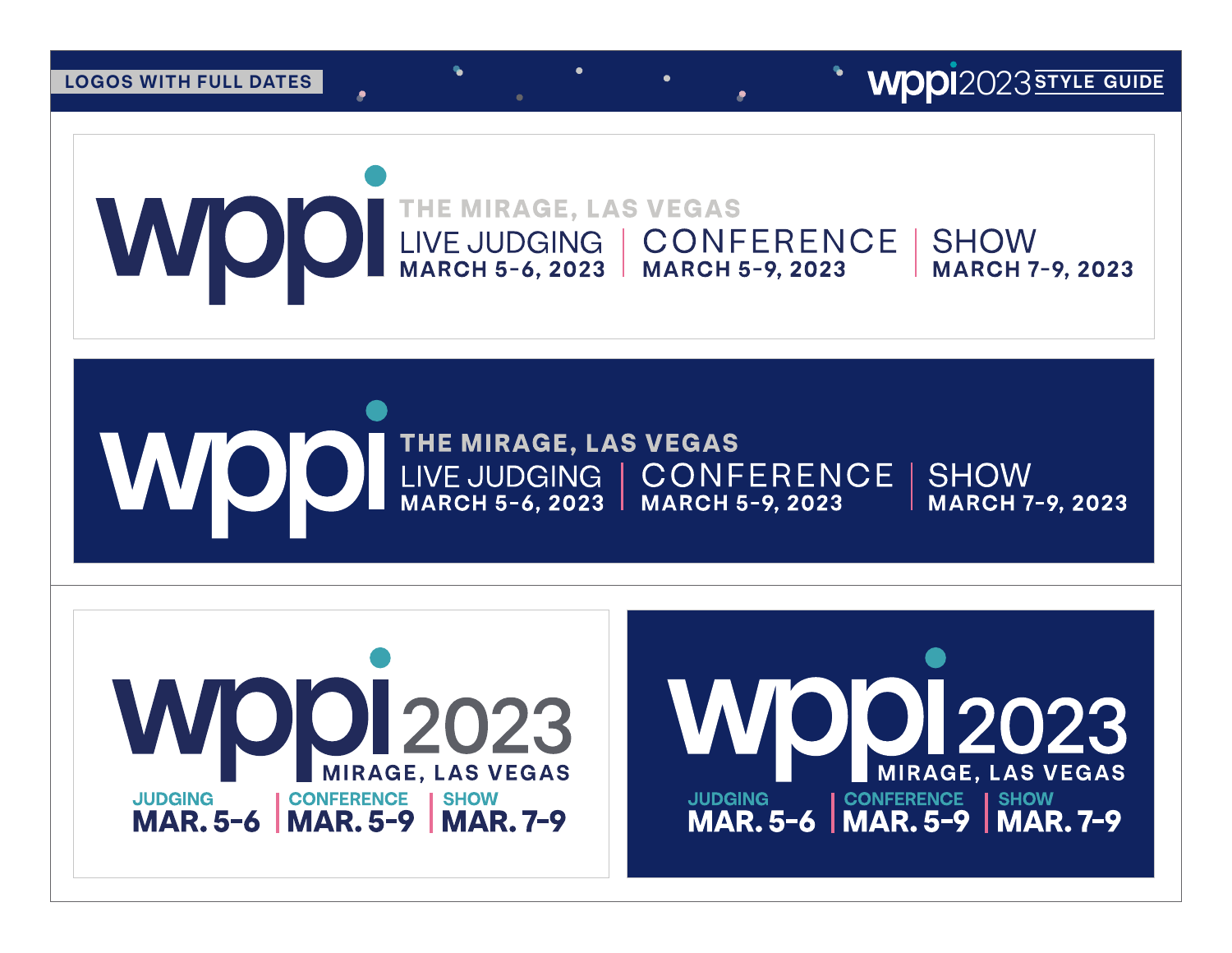#### **COLORWAYS**

 $\bullet$ 

## • **WPPI**2023 STYLE GUIDE

**PRIMARY COLORS** These are **PANTONE 2758 PANTONE 7467** the colors СМУК 100.93.30.30 СМУК 100.6.35.0 that can RGB 30.40.90 RGB 0.162.175 be used for **HEX #1e285a**  $HEX #00a2af$ the logo and backgrounds and copy. **PANTONE Cool Gray 3 PANTONE Cool Gray 10** CMYK 22.16.16.0 СМУК 5.20.100.0 BLACK ONLY 0.0.0.25 **BLACK ONLY 0.0.0.75** RGB 198.200.202 RGB 100.100.100 HEX #c6c8ca HFX #646464 **ACCENT COLORS PANTONE 701 PANTONE 122** These are secondary CMYK 5.58.23.0 смук 100.93.30.30 colors and RGB 232.135.152 RGB 240.200.22 should **HEX #e88798** HEX  $#f0c816$ be used minimally. **COLOR USAGE** PINK<br>DISPLAY **GREY<br>DISPLAY WHITE**<br>DISPLAY **TEAL<br>DISPLAY YELLOW** Inspiration **DISPLAY** for color and white liaht arev and white and white and white combinations. on navy. on navv. on navv. on navy. on navy. **NAVY PINK GREY TEAL NAVY DISPLAY DISPLAY DISPLAY DISPLAY DISPLAY** dark grey and navy and navy and navy and pink on grey. on grey. on grey. on grey. on grey.

 $\bullet$ 







**COLORPLAY** Use colors at 60% tint and multiply to get the overlav effect.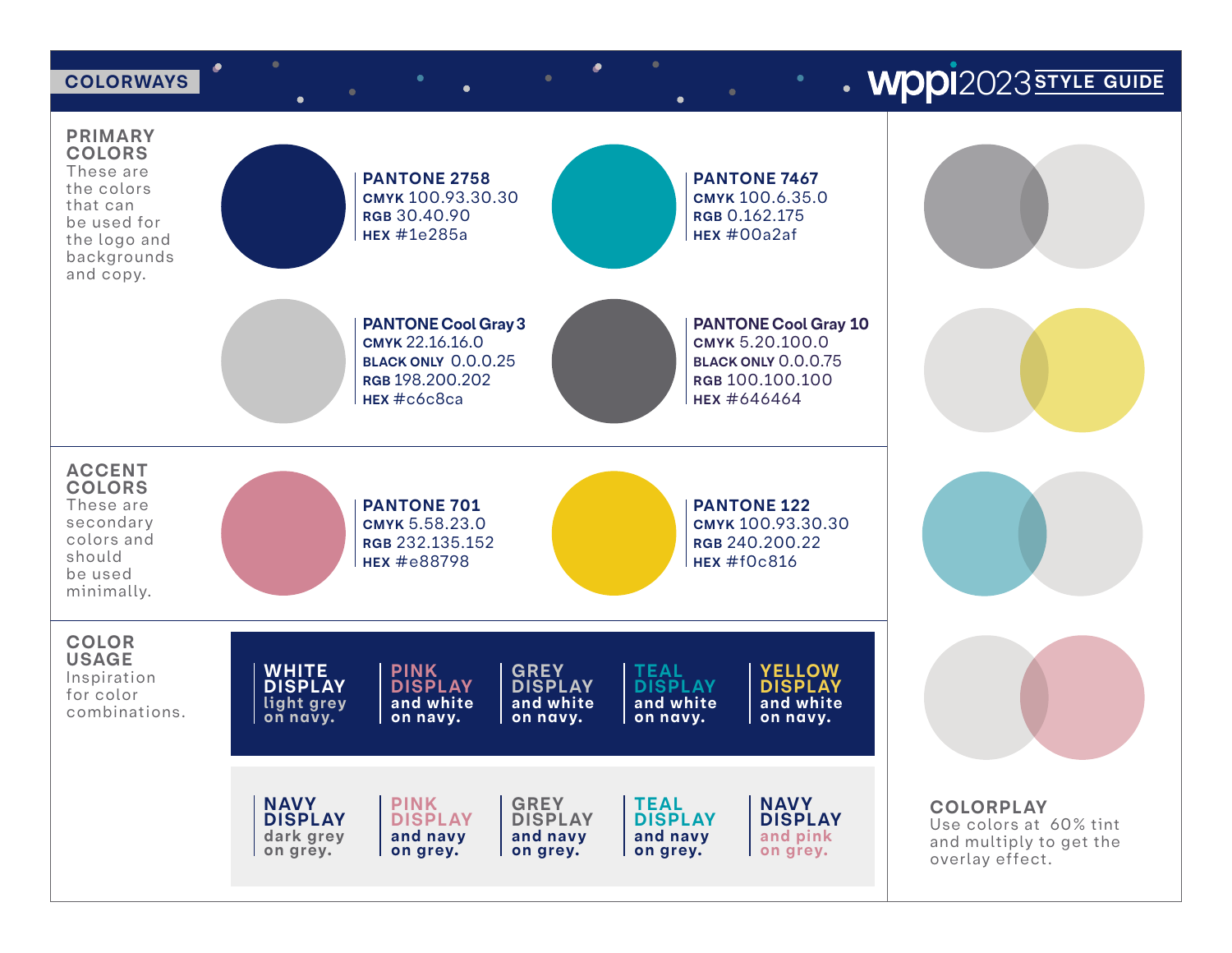## **TYPEFACES & FONTS**

## **Friends Ultra Bold ABCDEFGHI IJJKLMNOPQRRSTUVWXYZ aabcdefghiijkllmnopqrsttuvwxyz 1234567890**

**This font should be used for display text. Headlines and subheads can appear in both capitalized and upper & lower case. This font can be used for body copy in small passages and when used against dark backgrounds. WHEN USING ALL CAPS FOR HEADLINE OR DISPLAY, USE ALTERNATE for "I, J, R" not "I, J, R"**

## Friends Regular ABCDEFGHI IJJKLMNOPQRRSTUVWXYZ aabcdefghiijkllmnopqrsttuvwxyz 1234567890

**This font can be used for subheads and captions. It can appear in both capitalized and upper & lower case. This font can also be used for body copy in larger passages and when used against light backgrounds. WHEN USING ALL CAPS FOR HEADLINE OR DISPLAY, USE ALTERNATE for "I, J, R" not "I, J, R"**

### **MIRAGE BOLD ABCDEFGHIJKLMNOPQRSTUVWXYZ abcdefghijklmnopqrstuvwxyz 1234567890**

**This is the secondary font for display copy and headlines. It can be used for subheds and accent text as well as headline text in cases where friends is already used heavily. It can appear in both capitalized and upper & lower case. It can also be used as body copy against dark backgrounds.**

## **Friends Ultra Bold ABCDEFGHI IJJKLMNOPQRRSTUVWXYZ aabcdefghiijkllmnopqrsttuvwxyz 1234567890**

This font should be used for display text. Headlines and subheads can appear in both capitalized and upper & lower case. This font can be used for body copy in small passages when used against dark backgrounds. **WHEN USING ALL CAPS FOR HEADLINE OR DISPLAY, USE ALTERNATE for "I, J, R" not "I, J, R"**

## Friends Regular ABCDEFGHI IJJKLMNOPQRRSTUVWXYZ aabcdefghiijkllmnopqrsttuvwxyz 1234567890

This font can be used for subheads and captions. It can appear in both in capitalized and upper & lower case. This font can also be used for body copy in larger passages when used against light backgrounds. **WHEN USING ALL CAPS FOR HEADLINE OR DISPLAY, USE ALTERNATE for "I, J, R"** 

## **MIRAGE BOLD ABCDEFGHIJKLMNOPQRSTUVWXYZ abcdefghijklmnopqrstuvwxyz 1234567890**

This is the secondary font for display copy and headlines. It can be used for subheds and accent text as well as headline text in cases where friends is already used heavily. It can appear in both capitalized and upper & lower case. It can also be used as body copy against dark backgrounds.

## MIRAGE MEDIUM ABCDEFGHIJKLMNOPQRSTUVWXYZ abcdefghijklmnopqrstuvwxyz 1234567890

This font is for body copy for large passages against light backgrounds.

#### **FOR DIGITAL AND EMAIL USE ONLY**

## **Arial Bold ABCDEFGHIJKLMNOPQRSTUVWXYZ abcdefghijklmnopqrstuvwxyz 1234567890**

**This font should be used for display text, headlines and subheads and can appear in both capitalized and upper & lower case. This font can be used for body copy in small passages and when used against dark backgrounds.**

#### **FOR DIGITAL AND EMAIL USE ONLY**

ARIAL

ABCDEFGHIJKLMNOPQRSTUVWXYZ abcdefghijklmnopqrstuvwxyz 1234567890 This font should be used for body copy.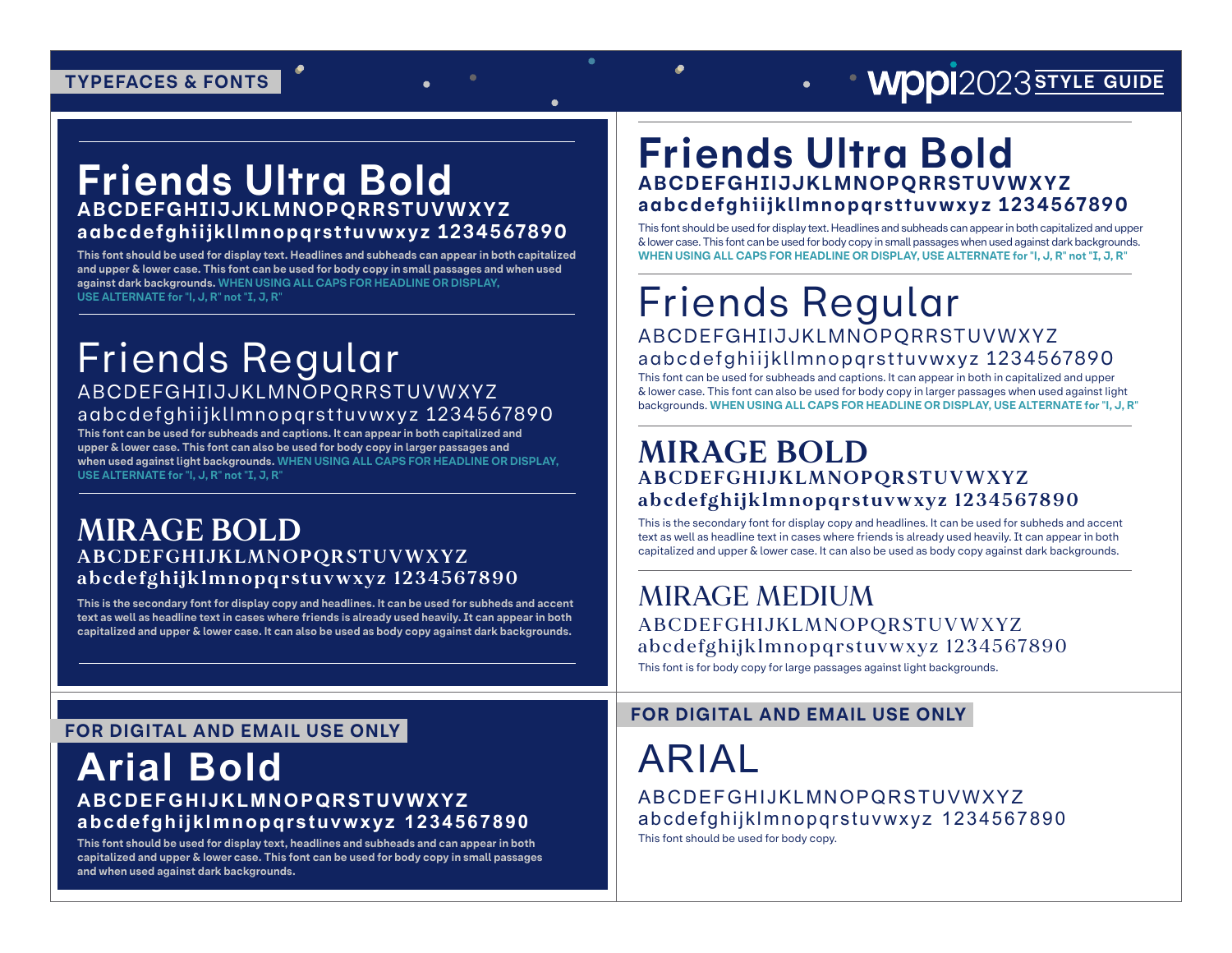#### **PATTERNS & BACKGROUNDS**

# $\blacksquare$ **PATTERN 1 Light Background**  $\blacksquare$

#### **File name:**

WPPI\_Bubbles\_Pattern\_ForLightBkg For use on light backgrounds ONLY.



**File name:** PPI\_Bubbles\_Pattern\_ForBLUEbkg For use on dark backgrounds ONLY.



**PATTERN 1** White background

 $\bullet$ 



**PATTERN 2** Navy background PMS 2758

## **WDDI**2021 STYLE GUIDE



**PATTERN 1** Light grey background PMS Cool Gray 3 at 30%



**PATTERN 2** Light Turquoise background Pantone 7467 at 15%